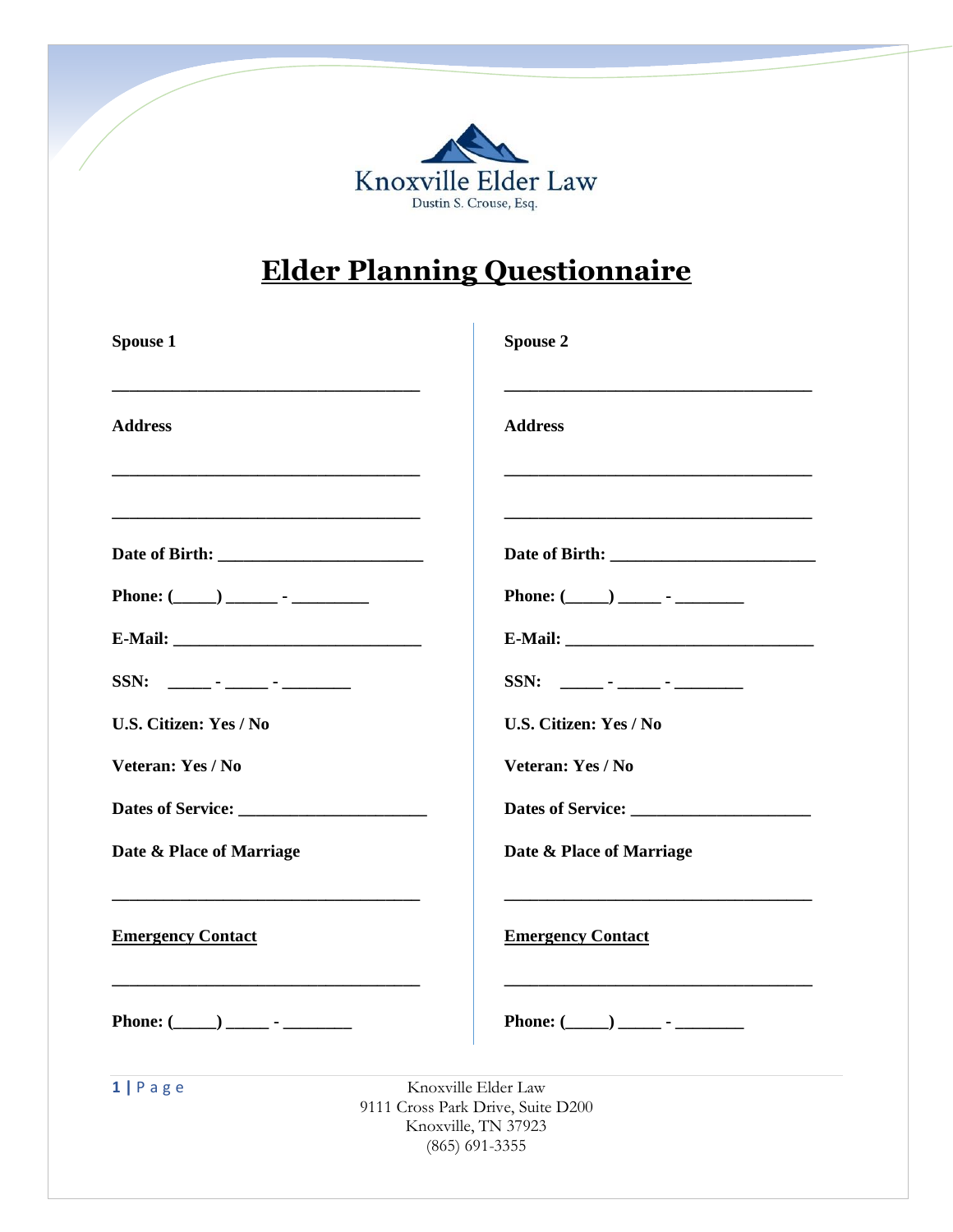# **CLIENT'S CHILDREN**

| <b>Child's Name</b> | <b>Child's Name</b>                                                                                                                                                                                                                            |
|---------------------|------------------------------------------------------------------------------------------------------------------------------------------------------------------------------------------------------------------------------------------------|
| <b>Address</b>      | <b>Address</b>                                                                                                                                                                                                                                 |
|                     | <u> 1980 - Johann Barbara, martin da basar da basar da basar da basar da basar da basar da basar da basar da basa</u><br><u> 1989 - Johann Stoff, deutscher Stoff, der Stoff, der Stoff, der Stoff, der Stoff, der Stoff, der Stoff, der S</u> |
|                     |                                                                                                                                                                                                                                                |
|                     | Phone: $(\_\_)$ $\_\_$ - $\_\_$                                                                                                                                                                                                                |
|                     |                                                                                                                                                                                                                                                |
| Grandchildren/Age   | Grandchildren/Age                                                                                                                                                                                                                              |
|                     |                                                                                                                                                                                                                                                |
| <b>Child's Name</b> | <b>Child's Name</b>                                                                                                                                                                                                                            |
| <b>Address</b>      | <b>Address</b><br><u> 1980 - Jan Barbara, martxa al II-lea (h. 1980).</u>                                                                                                                                                                      |
|                     |                                                                                                                                                                                                                                                |
|                     | Phone: $(\_\_)$ $\_\_$ - $\_\_$                                                                                                                                                                                                                |
|                     |                                                                                                                                                                                                                                                |
| Grandchildren/Age   | Grandchildren/Age                                                                                                                                                                                                                              |
|                     |                                                                                                                                                                                                                                                |
| 2 Page              | Knoxville Elder Law<br>9111 Cross Park Drive, Suite D200<br>Knoxville, TN 37923<br>$(865)$ 691-3355                                                                                                                                            |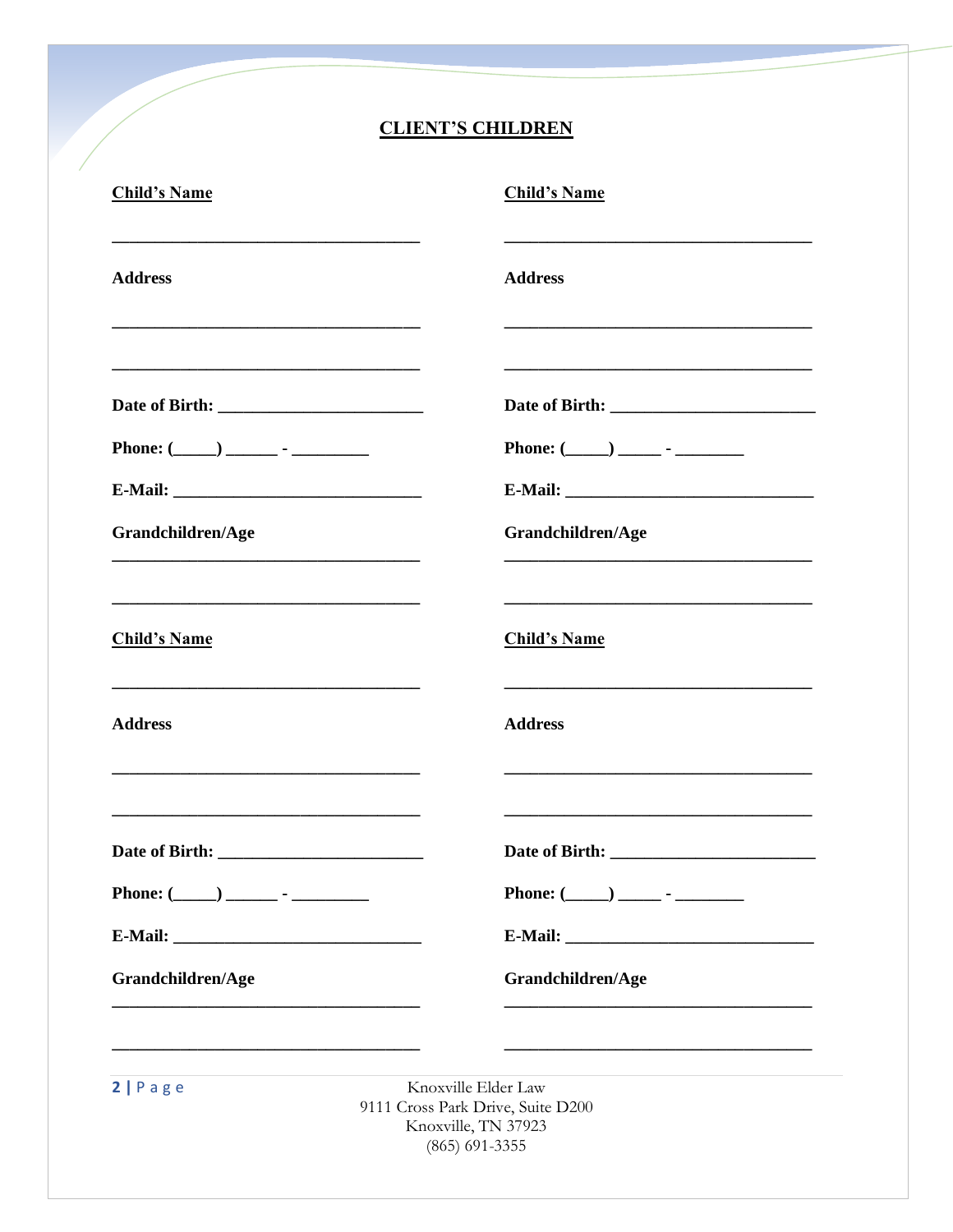| disabilities?<br>Yes / No                                                                                             | Are any of your children or dependents receiving SSI, SSDI, or otherwise have any significant                                 |
|-----------------------------------------------------------------------------------------------------------------------|-------------------------------------------------------------------------------------------------------------------------------|
| If yes, who?                                                                                                          |                                                                                                                               |
| Disability:                                                                                                           |                                                                                                                               |
|                                                                                                                       |                                                                                                                               |
|                                                                                                                       | MEDICAL & HEALTH INFORMATION                                                                                                  |
| <b>Current Health Issues</b>                                                                                          | <b>Current Health Issues</b>                                                                                                  |
| <u> 1989 - Johann Stoff, amerikansk politiker (d. 1989)</u>                                                           | <u> 1989 - Johann John Stone, mars et al. 1989 - John Stone, mars et al. 1989 - John Stone, mars et al. 1989 - John Stone</u> |
|                                                                                                                       | <u> 1989 - Johann Stoff, amerikansk politiker (d. 1989)</u>                                                                   |
|                                                                                                                       |                                                                                                                               |
|                                                                                                                       |                                                                                                                               |
| <b>Primary Care Doctor</b>                                                                                            | <b>Primary Care Doctor</b>                                                                                                    |
| <u> 1989 - Johann Stoff, deutscher Stoff, der Stoff, der Stoff, der Stoff, der Stoff, der Stoff, der Stoff, der S</u> | <u> 1989 - Johann John Stone, markin film yn y brenin y brenin y brenin y brenin y brenin y brenin y brenin y br</u>          |
|                                                                                                                       | <u> 1989 - Johann Barbara, martxa al III-lea (h. 1989).</u>                                                                   |
| __) _____ - _______                                                                                                   |                                                                                                                               |
| <b>Medications</b>                                                                                                    | <b>Medications</b>                                                                                                            |
|                                                                                                                       |                                                                                                                               |
|                                                                                                                       |                                                                                                                               |
|                                                                                                                       |                                                                                                                               |
|                                                                                                                       |                                                                                                                               |

**3** | **P** a g e Knoxville Elder Law 9111 Cross Park Drive, Suite D200 Knoxville, TN 37923 (865) 691-3355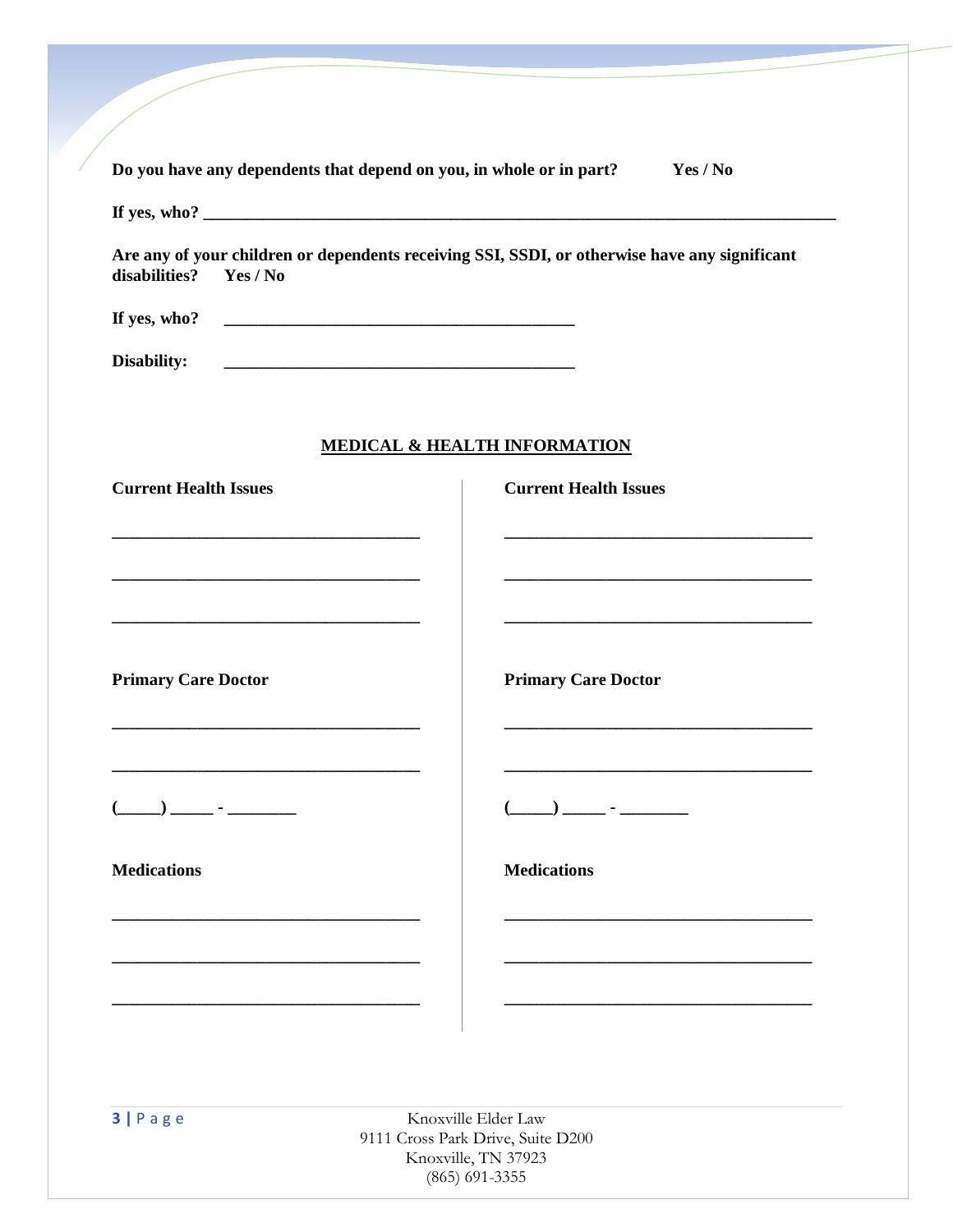### **LIMITATIONS OF DAILY LIVING**

### **SPOUSE 1**

**These questions are meant to assess any limitations to your activities of daily living. Measuring these limitations is important when reviewing the needs, both currently and in the future, of you and/or your spouse. Please indicate with a check-mark the appropriate area.** 

| <b>ACTIVITY</b>                                                                               | <b>NO HELP</b> | <b>SOME HELP</b>                                         | <b>UNABLE TO DO</b> |  |
|-----------------------------------------------------------------------------------------------|----------------|----------------------------------------------------------|---------------------|--|
| <b>BATHING</b>                                                                                |                |                                                          |                     |  |
|                                                                                               |                |                                                          |                     |  |
| <b>DRESSING</b>                                                                               |                |                                                          |                     |  |
| <b>TRANSFERRING</b>                                                                           |                |                                                          |                     |  |
| <b>WALKING</b>                                                                                |                |                                                          |                     |  |
| <b>FEEDING SELF</b>                                                                           |                |                                                          |                     |  |
| <b>TOILETING</b>                                                                              |                |                                                          |                     |  |
| <b>GROOMING</b>                                                                               |                |                                                          |                     |  |
|                                                                                               |                |                                                          |                     |  |
| <b>PREP. MEALS</b>                                                                            |                |                                                          |                     |  |
| <b>GROCERY SHOP</b>                                                                           |                |                                                          |                     |  |
| <b>HOUSEWORK</b>                                                                              |                |                                                          |                     |  |
| <b>LAUNDRY</b>                                                                                |                |                                                          |                     |  |
| <b>TAKE MEDICATION</b>                                                                        |                |                                                          |                     |  |
| <b>MANAGE MONEY</b>                                                                           |                |                                                          |                     |  |
| <b>TELEPHONE</b>                                                                              |                |                                                          |                     |  |
| Do you current reside at an independent living, assisted living, or nursing home?<br>Yes / No |                |                                                          |                     |  |
|                                                                                               |                |                                                          |                     |  |
| If no, does anyone provide care to you at your home?<br>Yes / No                              |                |                                                          |                     |  |
| If so, who?                                                                                   |                |                                                          |                     |  |
|                                                                                               |                |                                                          |                     |  |
| $4   P \text{ a } g \text{ e}$                                                                |                | Knoxville Elder Law<br>9111 Cross Park Drive, Suite D200 |                     |  |
|                                                                                               |                | Knoxville, TN 37923                                      |                     |  |
|                                                                                               |                | $(865)$ 691-3355                                         |                     |  |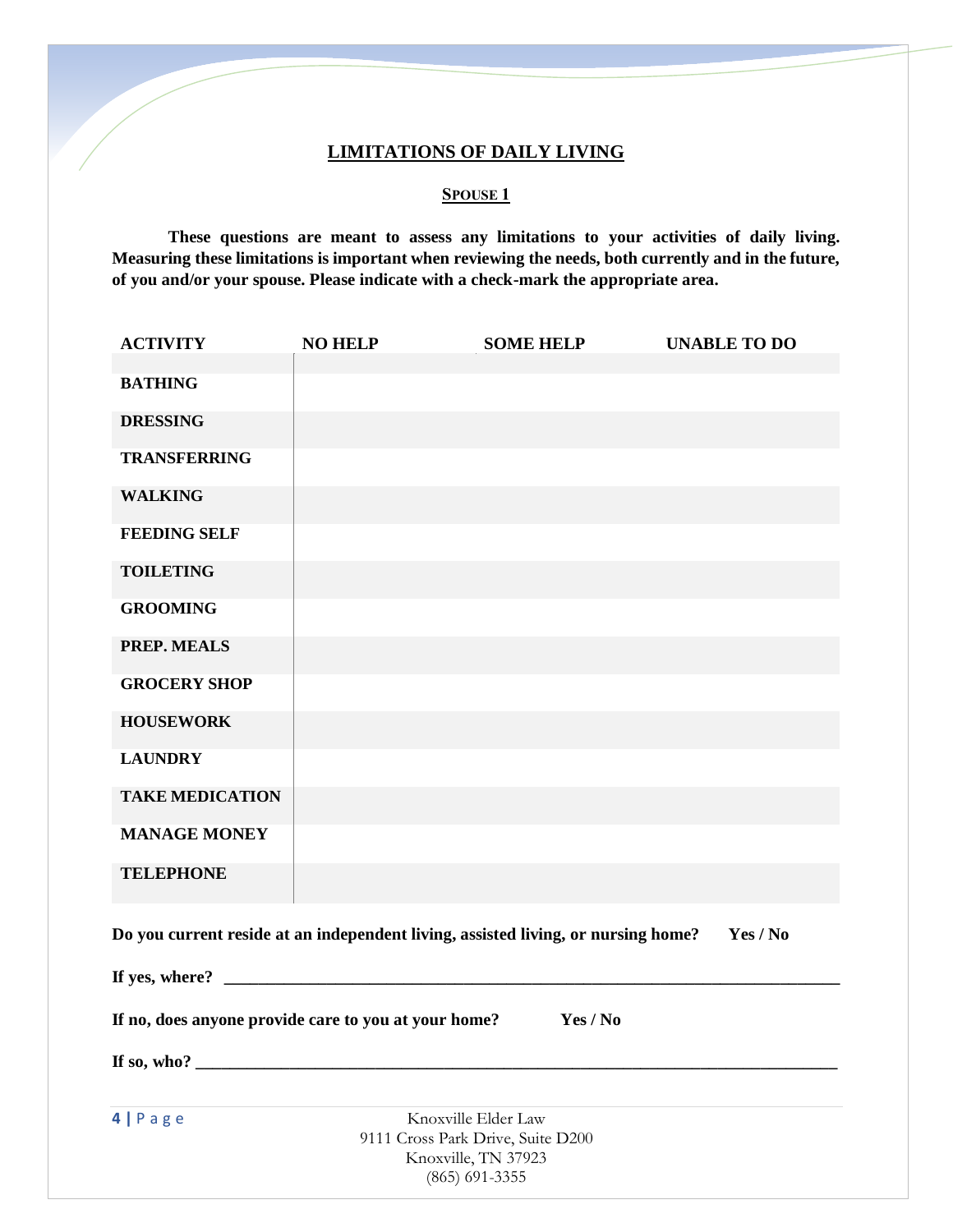### **LIMITATIONS OF DAILY LIVING**

### **SPOUSE 2**

**These questions are meant to assess any limitations to your activities of daily living. Measuring these limitations is important when reviewing the needs, both currently and in the future, of you and/or your spouse. Please indicate with a check-mark the appropriate area.** 

| <b>ACTIVITY</b>        | <b>NO HELP</b>                                                | <b>SOME HELP</b>                                                                  | <b>UNABLE TO DO</b> |  |
|------------------------|---------------------------------------------------------------|-----------------------------------------------------------------------------------|---------------------|--|
| <b>BATHING</b>         |                                                               |                                                                                   |                     |  |
| <b>DRESSING</b>        |                                                               |                                                                                   |                     |  |
| <b>TRANSFERRING</b>    |                                                               |                                                                                   |                     |  |
| <b>WALKING</b>         |                                                               |                                                                                   |                     |  |
| <b>FEEDING SELF</b>    |                                                               |                                                                                   |                     |  |
| <b>TOILETING</b>       |                                                               |                                                                                   |                     |  |
| <b>GROOMING</b>        |                                                               |                                                                                   |                     |  |
| <b>PREP. MEALS</b>     |                                                               |                                                                                   |                     |  |
| <b>GROCERY SHOP</b>    |                                                               |                                                                                   |                     |  |
| <b>HOUSEWORK</b>       |                                                               |                                                                                   |                     |  |
| <b>LAUNDRY</b>         |                                                               |                                                                                   |                     |  |
| <b>TAKE MEDICATION</b> |                                                               |                                                                                   |                     |  |
| <b>MANAGE MONEY</b>    |                                                               |                                                                                   |                     |  |
| <b>TELEPHONE</b>       |                                                               |                                                                                   |                     |  |
|                        |                                                               | Do you current reside at an independent living, assisted living, or nursing home? | Yes / No            |  |
|                        | If yes, where? $\qquad \qquad$                                |                                                                                   |                     |  |
|                        | If no, does anyone provide care to you at your home? Yes / No |                                                                                   |                     |  |
|                        |                                                               |                                                                                   |                     |  |
|                        |                                                               |                                                                                   |                     |  |
| 5 Page                 |                                                               | Knoxville Elder Law                                                               |                     |  |
|                        | 9111 Cross Park Drive, Suite D200<br>Knoxville, TN 37923      |                                                                                   |                     |  |
| $(865)$ 691-3355       |                                                               |                                                                                   |                     |  |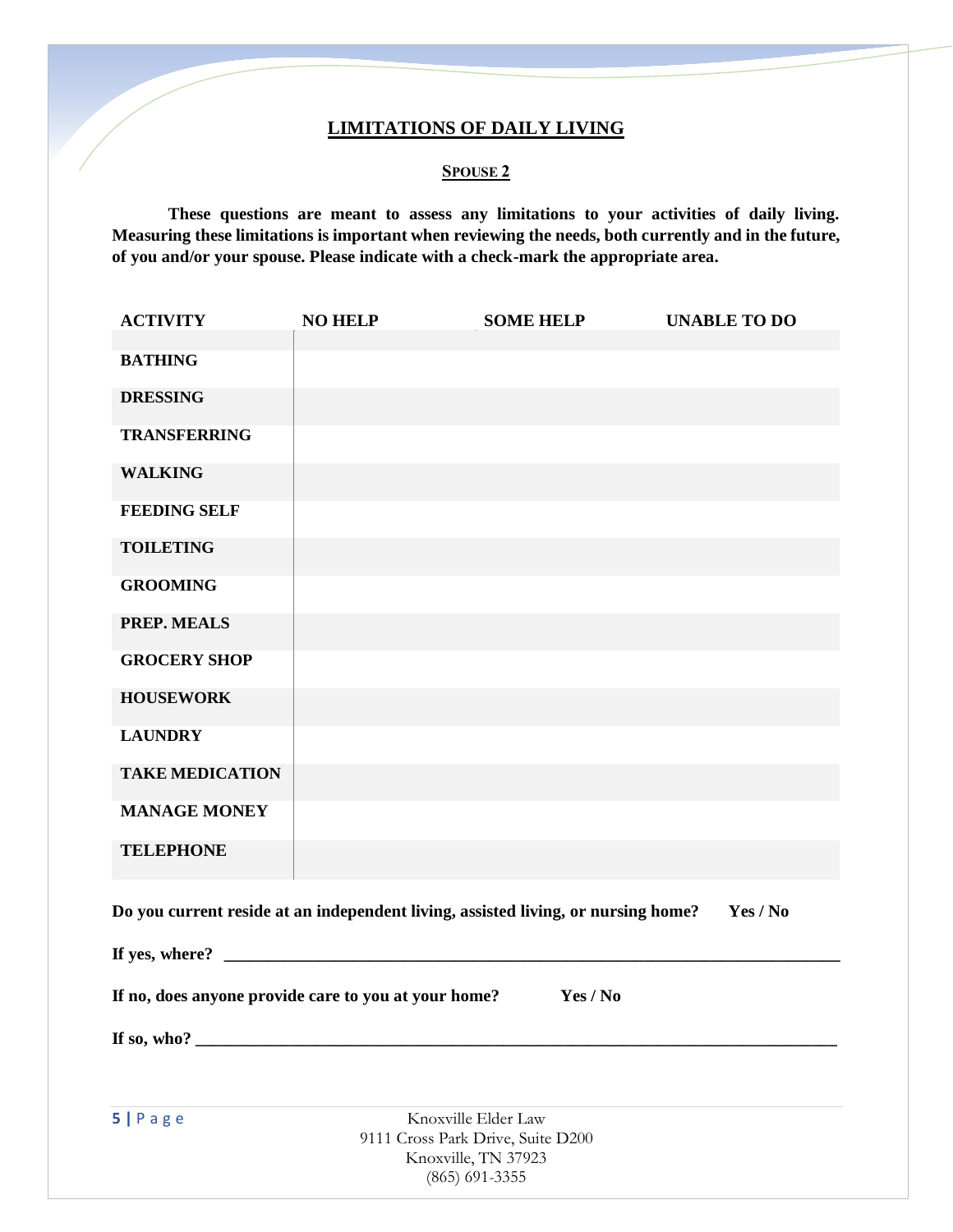# **INCOME\***

| <b>SPOUSE 1 INCOME</b>                                                                                                                    |                                                         | <b>SPOUSE 2 INCOME</b><br><b>Pension:</b>   |  |  |
|-------------------------------------------------------------------------------------------------------------------------------------------|---------------------------------------------------------|---------------------------------------------|--|--|
|                                                                                                                                           |                                                         |                                             |  |  |
| <b>Pension:</b><br><u> 1999 - Johann John Harry Harry Harry Harry Harry Harry Harry Harry Harry Harry Harry Harry Harry Harry Harry H</u> |                                                         |                                             |  |  |
| Wages:                                                                                                                                    | Wages:                                                  |                                             |  |  |
| Other:                                                                                                                                    | Other:                                                  |                                             |  |  |
|                                                                                                                                           |                                                         |                                             |  |  |
|                                                                                                                                           | ASSETS*                                                 |                                             |  |  |
| <b>PERSONAL RESIDENCE</b>                                                                                                                 |                                                         |                                             |  |  |
|                                                                                                                                           |                                                         | Value: _____________ Mortgage: _________    |  |  |
|                                                                                                                                           |                                                         |                                             |  |  |
|                                                                                                                                           | <b>Titled:</b>                                          |                                             |  |  |
| <b>OTHER REAL PROPERTY (REAL ESTATE / LAND)</b>                                                                                           |                                                         |                                             |  |  |
|                                                                                                                                           |                                                         | Value: _____________ Mortgage: _________    |  |  |
|                                                                                                                                           | <b>Titled:</b>                                          |                                             |  |  |
|                                                                                                                                           |                                                         |                                             |  |  |
|                                                                                                                                           | <b>Titled:</b>                                          | Value: _______________ Mortgage: __________ |  |  |
|                                                                                                                                           |                                                         |                                             |  |  |
| <b>VEHICLES</b>                                                                                                                           |                                                         |                                             |  |  |
|                                                                                                                                           | Value:                                                  | <b>Titled:</b>                              |  |  |
|                                                                                                                                           | Value: $\frac{1}{\sqrt{1-\frac{1}{2}}\cdot\frac{1}{2}}$ | <b>Titled:</b>                              |  |  |
|                                                                                                                                           | Value:                                                  | <b>Titled:</b>                              |  |  |

9111 Cross Park Drive, Suite D200 Knoxville, TN 37923 (865) 691-3355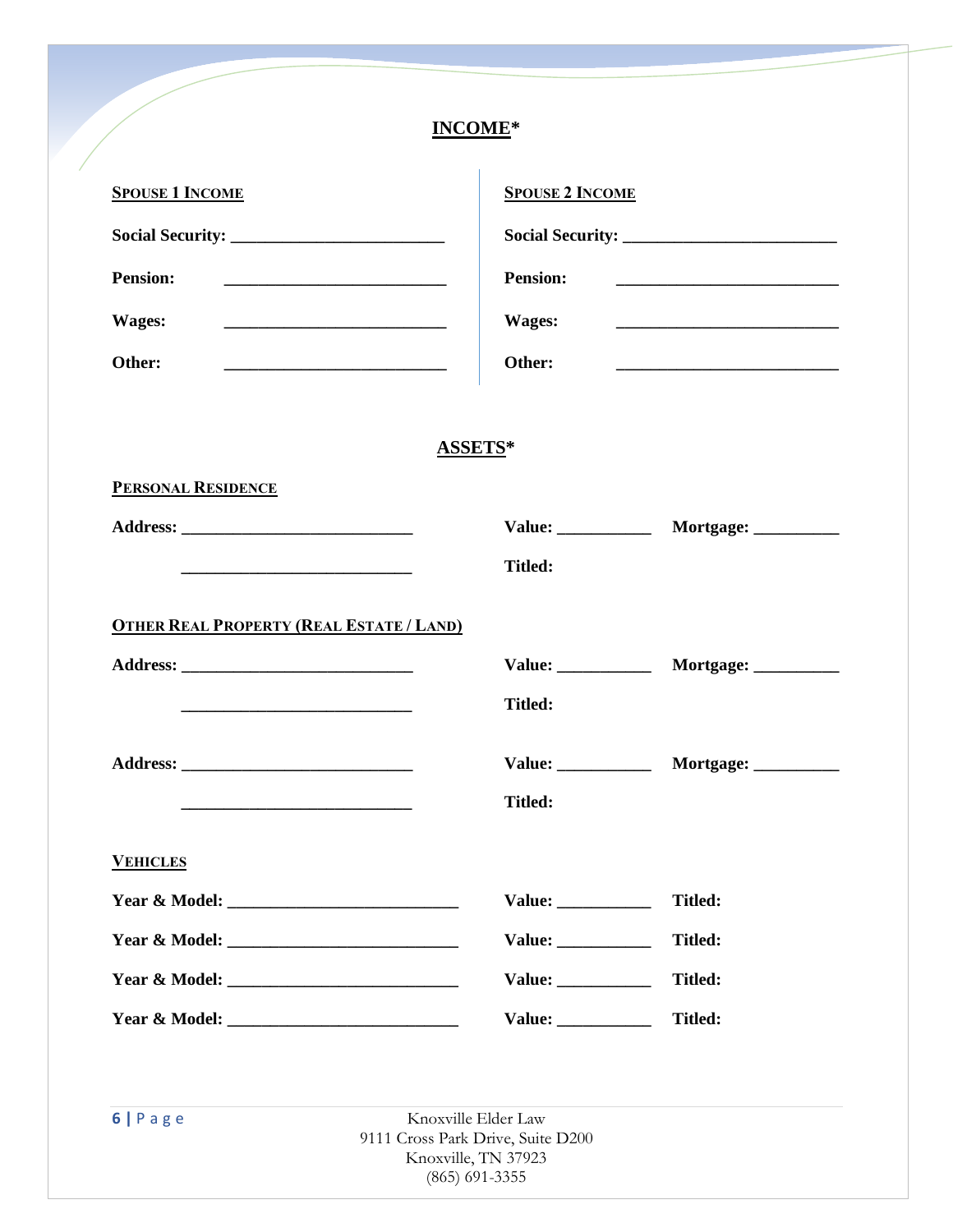# **CHECKING & SAVINGS ACCOUNTS**

| <b>Spouse 1</b>               |                                                          |                |
|-------------------------------|----------------------------------------------------------|----------------|
|                               |                                                          |                |
|                               |                                                          |                |
| <b>Spouse 2</b>               |                                                          |                |
|                               |                                                          |                |
|                               |                                                          |                |
| <b>Joint</b>                  |                                                          |                |
|                               |                                                          |                |
|                               |                                                          |                |
| <b>INVESTMENT ACCOUNTS</b>    |                                                          |                |
| <b>Money Market Accounts:</b> | \$                                                       | <b>Titled:</b> |
|                               |                                                          | <b>Titled:</b> |
|                               |                                                          |                |
| CD <sub>s</sub> :             |                                                          | <b>Titled:</b> |
|                               | \$                                                       | <b>Titled:</b> |
|                               |                                                          |                |
| <b>Stocks / Mutual Funds</b>  | $\sim$                                                   | <b>Titled:</b> |
|                               | \$                                                       | <b>Titled:</b> |
|                               |                                                          |                |
| <b>Bonds</b>                  |                                                          | <b>Titled:</b> |
|                               | \$                                                       | <b>Titled:</b> |
|                               |                                                          |                |
|                               |                                                          |                |
| $7   P \text{ age}$           | Knoxville Elder Law<br>9111 Cross Park Drive, Suite D200 |                |
|                               | Knoxville, TN 37923                                      |                |

(865) 691-3355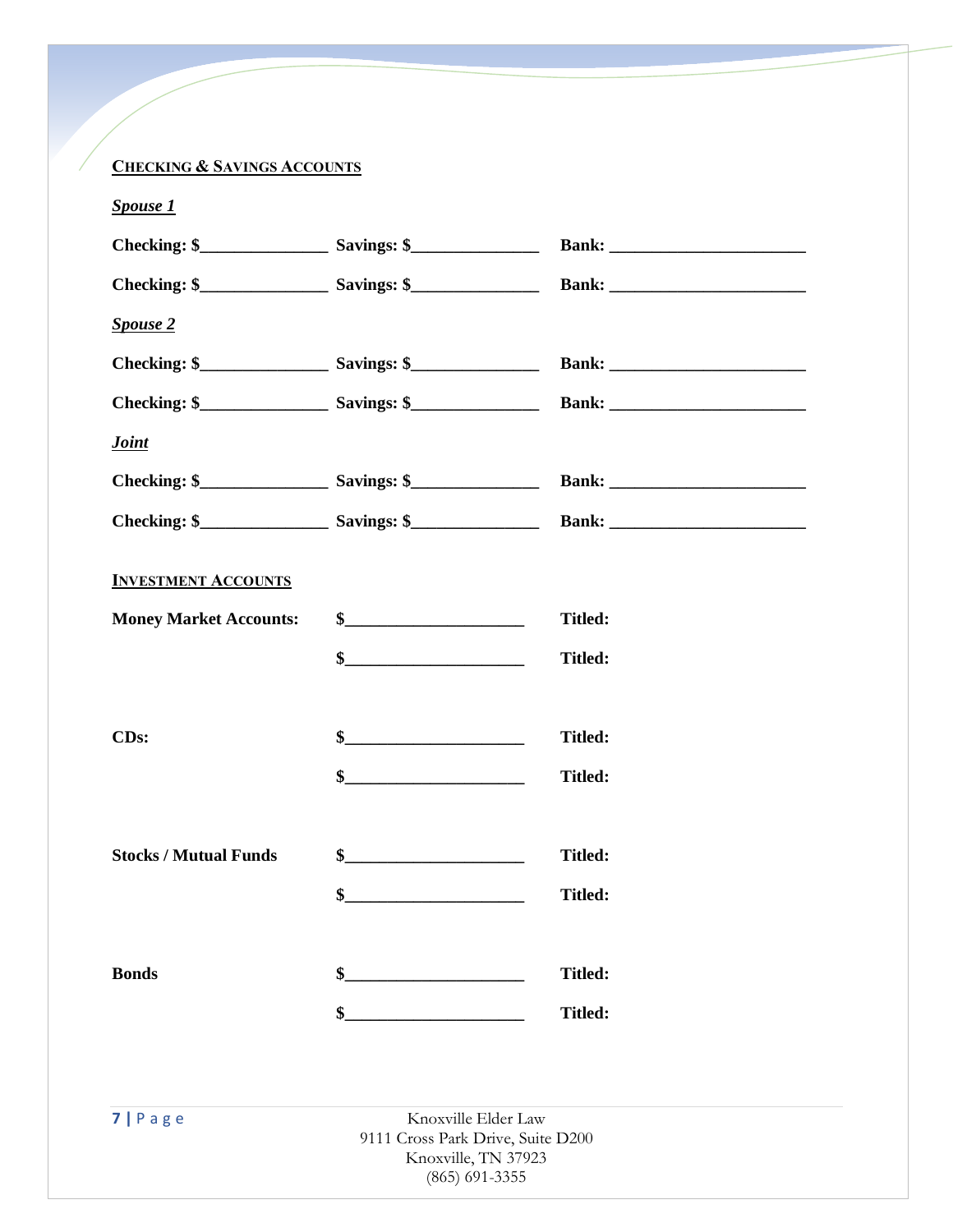| <b>Other Securities</b>        | \$                                                                                                                                                                                                                                                                                                                                                                                                      | <b>Titled:</b>                                                                       |
|--------------------------------|---------------------------------------------------------------------------------------------------------------------------------------------------------------------------------------------------------------------------------------------------------------------------------------------------------------------------------------------------------------------------------------------------------|--------------------------------------------------------------------------------------|
|                                |                                                                                                                                                                                                                                                                                                                                                                                                         |                                                                                      |
| <b>Business Interests</b>      | \$                                                                                                                                                                                                                                                                                                                                                                                                      | <b>Titled:</b>                                                                       |
|                                | \$                                                                                                                                                                                                                                                                                                                                                                                                      | <b>Titled:</b>                                                                       |
|                                |                                                                                                                                                                                                                                                                                                                                                                                                         |                                                                                      |
| <b>Other Debts Owed to You</b> |                                                                                                                                                                                                                                                                                                                                                                                                         | <b>Titled:</b>                                                                       |
|                                | \$                                                                                                                                                                                                                                                                                                                                                                                                      | <b>Titled:</b>                                                                       |
| Life Insurance (Cash Value)    | $\frac{\frac{1}{2} + \frac{1}{2} + \frac{1}{2} + \frac{1}{2} + \frac{1}{2} + \frac{1}{2} + \frac{1}{2} + \frac{1}{2} + \frac{1}{2} + \frac{1}{2} + \frac{1}{2} + \frac{1}{2} + \frac{1}{2} + \frac{1}{2} + \frac{1}{2} + \frac{1}{2} + \frac{1}{2} + \frac{1}{2} + \frac{1}{2} + \frac{1}{2} + \frac{1}{2} + \frac{1}{2} + \frac{1}{2} + \frac{1}{2} + \frac{1}{2} + \frac{1}{2} + \frac{1}{2} + \frac$ | <b>Titled:</b>                                                                       |
|                                | \$                                                                                                                                                                                                                                                                                                                                                                                                      | <b>Titled:</b>                                                                       |
|                                | $\frac{1}{2}$ $\frac{1}{2}$ $\frac{1}{2}$ $\frac{1}{2}$ $\frac{1}{2}$ $\frac{1}{2}$ $\frac{1}{2}$ $\frac{1}{2}$ $\frac{1}{2}$ $\frac{1}{2}$ $\frac{1}{2}$ $\frac{1}{2}$ $\frac{1}{2}$ $\frac{1}{2}$ $\frac{1}{2}$ $\frac{1}{2}$ $\frac{1}{2}$ $\frac{1}{2}$ $\frac{1}{2}$ $\frac{1}{2}$ $\frac{1}{2}$ $\frac{1}{2}$                                                                                     | <b>Titled:</b>                                                                       |
| <b>Retirement Plans</b>        |                                                                                                                                                                                                                                                                                                                                                                                                         | <b>Titled:</b>                                                                       |
|                                | \$                                                                                                                                                                                                                                                                                                                                                                                                      | <b>Titled:</b>                                                                       |
|                                |                                                                                                                                                                                                                                                                                                                                                                                                         |                                                                                      |
| <b>Annuities</b>               |                                                                                                                                                                                                                                                                                                                                                                                                         | <b>Titled:</b>                                                                       |
|                                | $\frac{1}{2}$ $\frac{1}{2}$ $\frac{1}{2}$ $\frac{1}{2}$ $\frac{1}{2}$ $\frac{1}{2}$ $\frac{1}{2}$ $\frac{1}{2}$ $\frac{1}{2}$ $\frac{1}{2}$ $\frac{1}{2}$ $\frac{1}{2}$ $\frac{1}{2}$ $\frac{1}{2}$ $\frac{1}{2}$ $\frac{1}{2}$ $\frac{1}{2}$ $\frac{1}{2}$ $\frac{1}{2}$ $\frac{1}{2}$ $\frac{1}{2}$ $\frac{1}{2}$                                                                                     | <b>Titled:</b>                                                                       |
| <b>Pensions</b>                | \$                                                                                                                                                                                                                                                                                                                                                                                                      | <b>Titled:</b>                                                                       |
|                                | \$                                                                                                                                                                                                                                                                                                                                                                                                      | <b>Titled:</b>                                                                       |
|                                |                                                                                                                                                                                                                                                                                                                                                                                                         | Do you have, from any source, a General Power of Appointment to direct property? Y/N |
|                                |                                                                                                                                                                                                                                                                                                                                                                                                         | SPOUSE 1 TOTAL ASSETS: \$                                                            |
|                                |                                                                                                                                                                                                                                                                                                                                                                                                         |                                                                                      |
|                                |                                                                                                                                                                                                                                                                                                                                                                                                         |                                                                                      |
| 8   Page                       | Knoxville Elder Law<br>9111 Cross Park Drive, Suite D200<br>Knoxville, TN 37923<br>$(865)$ 691-3355                                                                                                                                                                                                                                                                                                     |                                                                                      |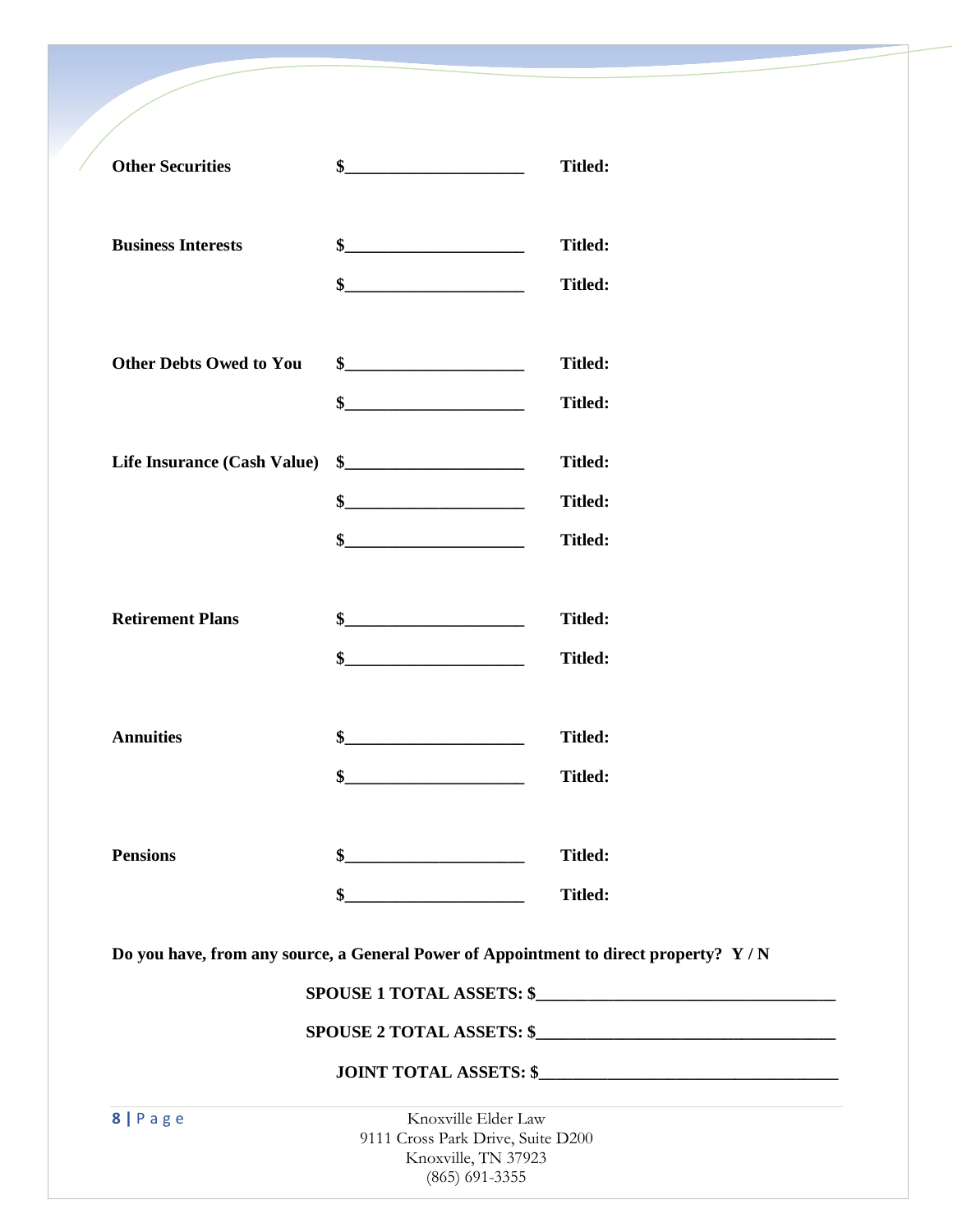# **LIABILITIES\***

| <b>Credit Card Debt</b>      | \$                                                                                                                                                                                                                                                                                                                                                                                                                       | <b>Titled:</b> |
|------------------------------|--------------------------------------------------------------------------------------------------------------------------------------------------------------------------------------------------------------------------------------------------------------------------------------------------------------------------------------------------------------------------------------------------------------------------|----------------|
|                              | $\begin{array}{c c c c c c} \hline \textbf{S} & \textbf{S} & \textbf{S} & \textbf{S} & \textbf{S} & \textbf{S} & \textbf{S} & \textbf{S} & \textbf{S} & \textbf{S} & \textbf{S} & \textbf{S} & \textbf{S} & \textbf{S} & \textbf{S} & \textbf{S} & \textbf{S} & \textbf{S} & \textbf{S} & \textbf{S} & \textbf{S} & \textbf{S} & \textbf{S} & \textbf{S} & \textbf{S} & \textbf{S} & \textbf{S} & \textbf{S} & \textbf{$ | Titled:        |
|                              |                                                                                                                                                                                                                                                                                                                                                                                                                          | <b>Titled:</b> |
| <b>Home Mortgage</b>         | \$                                                                                                                                                                                                                                                                                                                                                                                                                       | <b>Titled:</b> |
| <b>Real Estate Mortgages</b> |                                                                                                                                                                                                                                                                                                                                                                                                                          | <b>Titled:</b> |
|                              | \$                                                                                                                                                                                                                                                                                                                                                                                                                       | <b>Titled:</b> |
| <b>Automobile Loans</b>      | \$                                                                                                                                                                                                                                                                                                                                                                                                                       | <b>Titled:</b> |
|                              |                                                                                                                                                                                                                                                                                                                                                                                                                          | <b>Titled:</b> |
|                              | \$                                                                                                                                                                                                                                                                                                                                                                                                                       | <b>Titled:</b> |
|                              |                                                                                                                                                                                                                                                                                                                                                                                                                          | <b>Titled:</b> |
| <b>Business Loans</b>        |                                                                                                                                                                                                                                                                                                                                                                                                                          | <b>Titled:</b> |
|                              | \$                                                                                                                                                                                                                                                                                                                                                                                                                       | <b>Titled:</b> |
| <b>Other Debts</b>           | \$                                                                                                                                                                                                                                                                                                                                                                                                                       | <b>Titled:</b> |
|                              |                                                                                                                                                                                                                                                                                                                                                                                                                          | <b>Titled:</b> |
|                              | $\frac{1}{2}$                                                                                                                                                                                                                                                                                                                                                                                                            | <b>Titled:</b> |
| <b>Judgments Against You</b> | \$                                                                                                                                                                                                                                                                                                                                                                                                                       | Titled:        |
|                              | \$                                                                                                                                                                                                                                                                                                                                                                                                                       | <b>Titled:</b> |
|                              |                                                                                                                                                                                                                                                                                                                                                                                                                          |                |
|                              |                                                                                                                                                                                                                                                                                                                                                                                                                          |                |
|                              |                                                                                                                                                                                                                                                                                                                                                                                                                          |                |

**9** | **P** a g e Knoxville Elder Law 9111 Cross Park Drive, Suite D200 Knoxville, TN 37923 (865) 691-3355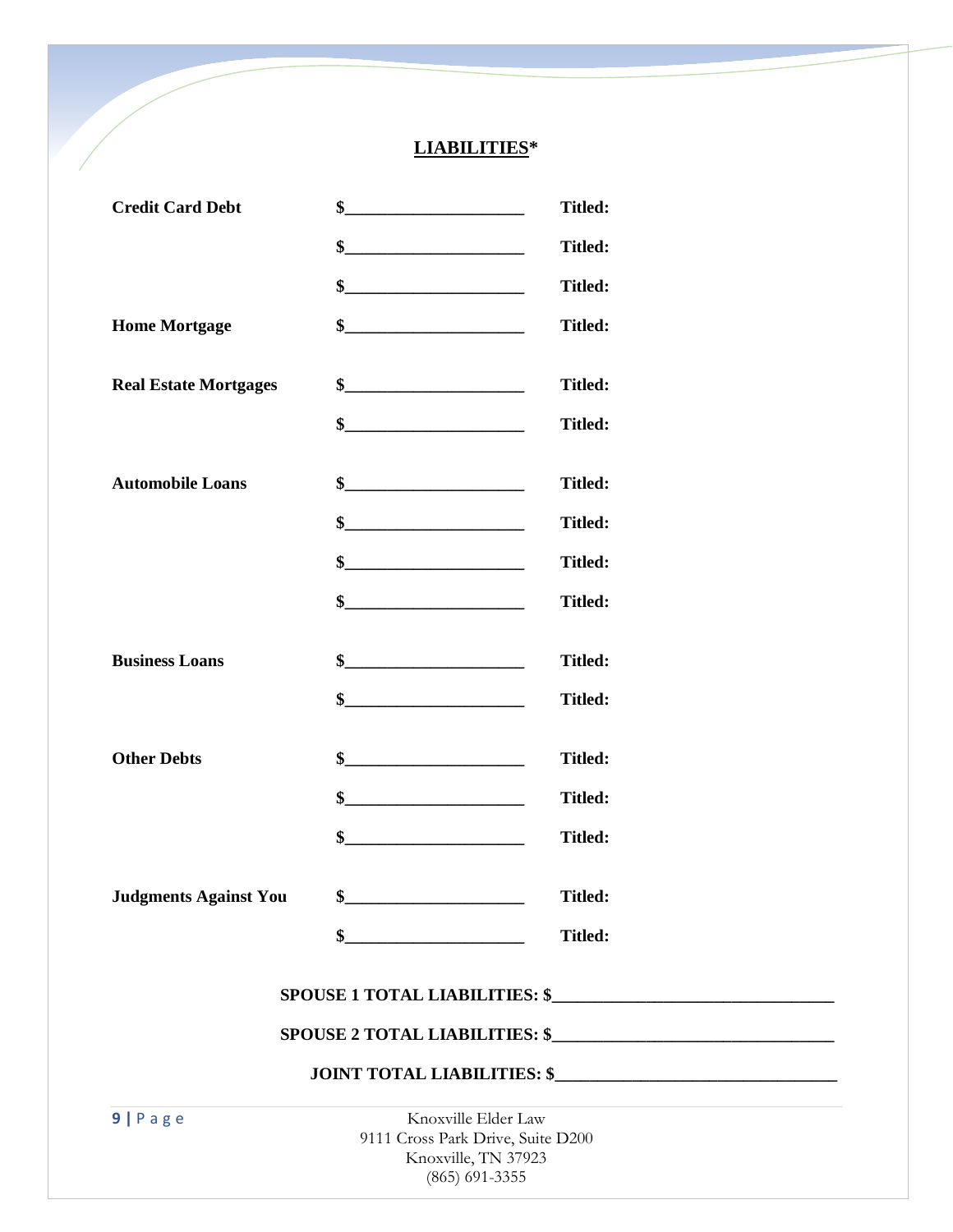### **MONTHLY EXPENSES**

| <b>ITEM</b>                    | <b>SPOUSE 1</b> | <b>SPOUSE 2</b> | <b>JOINT</b> |
|--------------------------------|-----------------|-----------------|--------------|
|                                |                 |                 |              |
| <b>MORTGAGE</b>                | \$              | \$              | \$           |
| PROPERTY TAX                   | \$              | \$              | \$           |
| HOMEOWNERS INSURANCE           | \$              | \$              | \$           |
| <b>UTILITIES</b>               | \$              | \$              | \$           |
| <b>RESIDENTIAL FACILITY</b>    | \$              | \$              | \$           |
| <b>HEALTHCARE/INSURANCE</b>    | \$              | \$              | \$           |
| TELEPHONE/CELL PHONE           | \$              | \$              | \$           |
| <b>CABLE/INTERNET</b>          | \$              | \$              | \$           |
| <b>AUTOMOBILES</b>             | \$              | \$              | \$           |
| <b>AUTO INSURANCE</b>          | \$              | \$              | \$           |
| <b>GROCERIES</b>               | \$              | \$              | \$           |
| <b>RECREATION</b>              | \$              | \$              | \$           |
| <b>CHARITIES/CONTRIBUTIONS</b> | \$              | \$              | \$           |
| OTHER*                         | \$              | \$              | \$           |

**\*Please feel free to attach any additional pages and/or information that may be necessary.**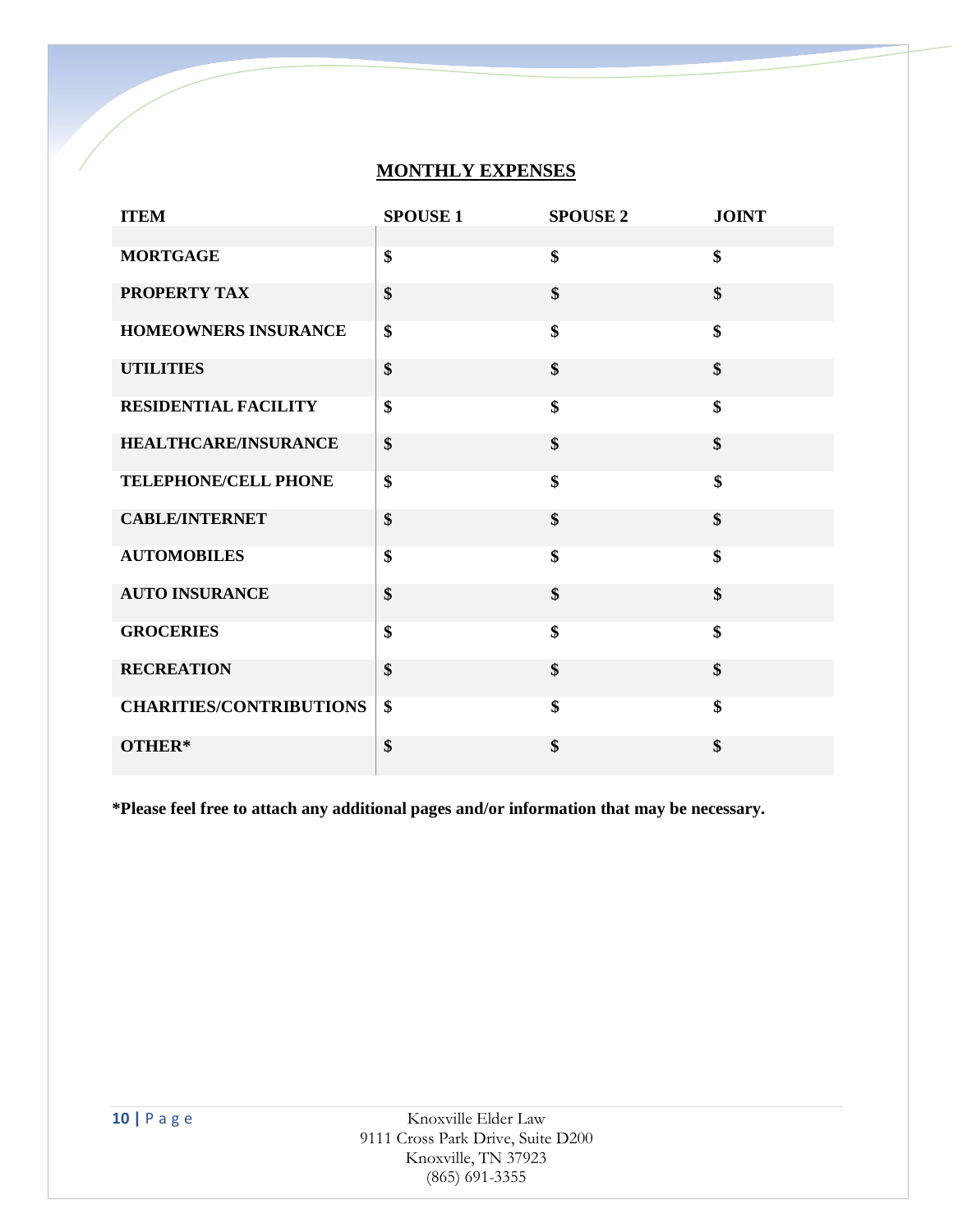### **GIFTS & TRANSFERS**

**Have you or your spouse made any gifts greater than \$500.00, or transfers for less than fair market value, to any individuals, class of individuals, or trusts in the past 60 months (5 years)? Yes / No**

**If yes, please describe those transfers:**

| Date of Gift: |  |
|---------------|--|

# **ESTATE PLANNING DOCUMENTS**

**Do you currently have any of the following estate planning documents? If yes, please indicate below and bring those existing documents with you to our meeting:**

| <b>DOCUMENT</b>        | <b>SPOUSE 1</b> | <b>SPOUSE 2</b> | <b>JOINT DOCUMENT</b> |
|------------------------|-----------------|-----------------|-----------------------|
|                        |                 |                 |                       |
| LAST WILL & TEST.      |                 |                 |                       |
| <b>DURABLE POA</b>     |                 |                 |                       |
| <b>LIVING WILL</b>     |                 |                 |                       |
| <b>HEALTHCARE POA</b>  |                 |                 |                       |
| <b>REVOCABLE TRUST</b> |                 |                 |                       |
| <b>OTHER</b>           |                 |                 |                       |
|                        |                 |                 |                       |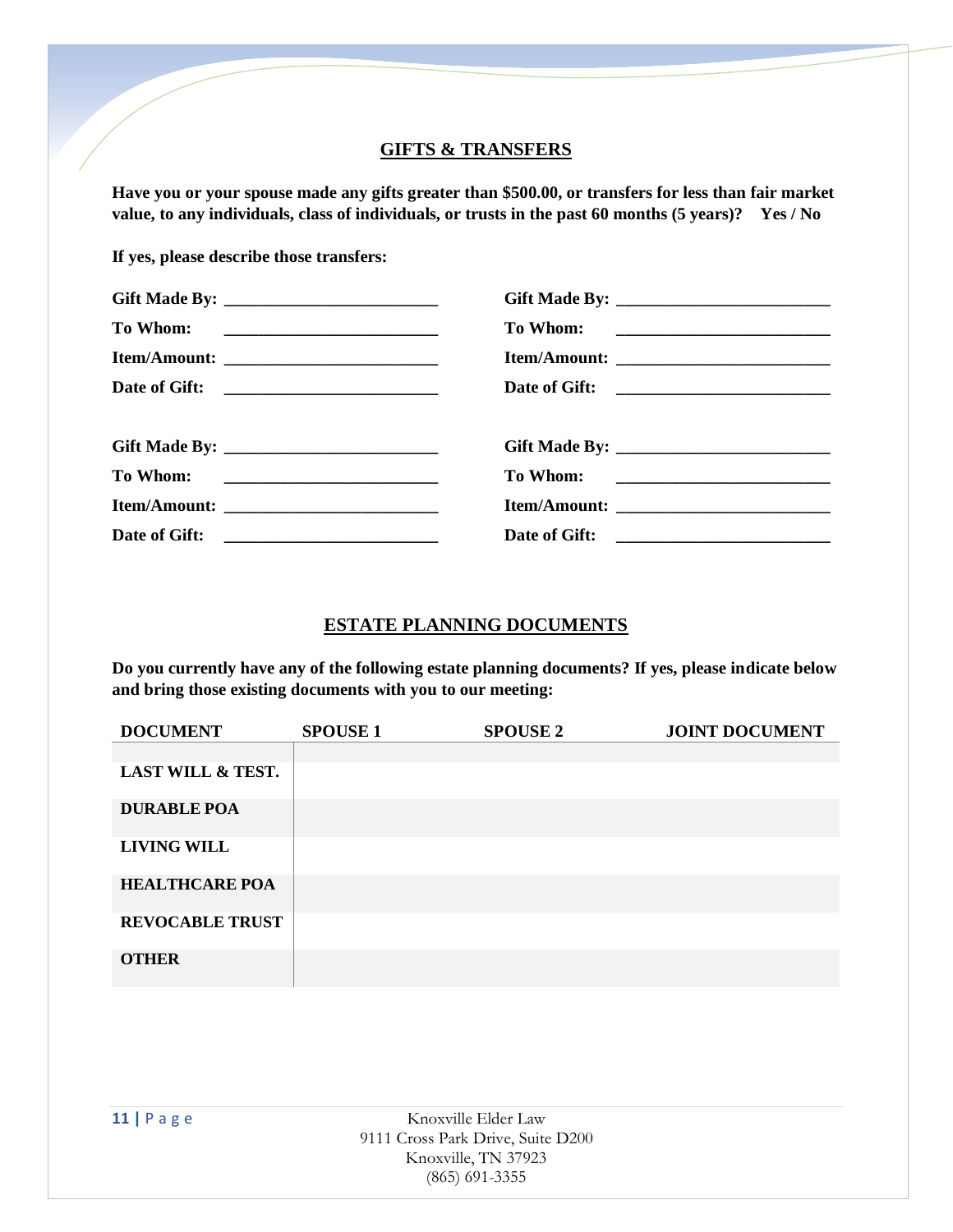### **ESTATE PLANNING DECISIONS (Part 1)**

**SPOUSE 1**

**Personal Representative (Executor/Executrix): The Personal Representative is the person that will be responsible for the collection of your assets, payment of your creditors, overseeing the payment of applicable taxes, and making distributions to your heirs (and beneficiaries) of your probate estate. Please list, in order of preference, the names and relationship of the person(s) that should serve as the Personal Representative of your estate.**

**1. \_\_\_\_\_\_\_\_\_\_\_\_\_\_\_\_\_\_\_\_\_\_\_\_\_\_\_\_\_\_\_\_\_\_\_\_\_\_\_\_\_\_\_\_\_\_\_\_\_\_\_\_\_\_\_\_\_\_\_\_\_\_\_\_\_\_\_\_\_\_\_\_\_\_\_\_\_\_**

**2. \_\_\_\_\_\_\_\_\_\_\_\_\_\_\_\_\_\_\_\_\_\_\_\_\_\_\_\_\_\_\_\_\_\_\_\_\_\_\_\_\_\_\_\_\_\_\_\_\_\_\_\_\_\_\_\_\_\_\_\_\_\_\_\_\_\_\_\_\_\_\_\_\_\_\_\_\_\_**

**Trustee: The Trustee will manage the assets and make distributions to the beneficiaries (including you) of any trust – living or testamentary – established by your documents (for the benefit of minor children, adult children, disabled adults and children, etc.). Please list, in order of preference, the names and relationship of the person(s) you would like to serve as Trustee of any trusts.**

**1. \_\_\_\_\_\_\_\_\_\_\_\_\_\_\_\_\_\_\_\_\_\_\_\_\_\_\_\_\_\_\_\_\_\_\_\_\_\_\_\_\_\_\_\_\_\_\_\_\_\_\_\_\_\_\_\_\_\_\_\_\_\_\_\_\_\_\_\_\_\_\_\_\_\_\_\_\_\_**

**2. \_\_\_\_\_\_\_\_\_\_\_\_\_\_\_\_\_\_\_\_\_\_\_\_\_\_\_\_\_\_\_\_\_\_\_\_\_\_\_\_\_\_\_\_\_\_\_\_\_\_\_\_\_\_\_\_\_\_\_\_\_\_\_\_\_\_\_\_\_\_\_\_\_\_\_\_\_\_**

**Guardian: The Guardian will take care of any minor children upon death. The primary guardian will usually be the other spouse or the child's other parent, so the person(s) you name below will be named in the event that both you and your spouse are deceased. Please list, in the order of preference, the names and relationship of the person(s) that should serve as the Guardian of your minor children.**

**1. \_\_\_\_\_\_\_\_\_\_\_\_\_\_\_\_\_\_\_\_\_\_\_\_\_\_\_\_\_\_\_\_\_\_\_\_\_\_\_\_\_\_\_\_\_\_\_\_\_\_\_\_\_\_\_\_\_\_\_\_\_\_\_\_\_\_\_\_\_\_\_\_\_\_\_\_\_\_ 2. \_\_\_\_\_\_\_\_\_\_\_\_\_\_\_\_\_\_\_\_\_\_\_\_\_\_\_\_\_\_\_\_\_\_\_\_\_\_\_\_\_\_\_\_\_\_\_\_\_\_\_\_\_\_\_\_\_\_\_\_\_\_\_\_\_\_\_\_\_\_\_\_\_\_\_\_\_\_**

**Power of Attorney Agent: The Power of Attorney Agent will manage non-trust assets via a Power of Attorney in the event that you become incapacitated. Please list, in the order of preference, the names and relationship of the person(s) that should serve as the Agent.** 

**1. \_\_\_\_\_\_\_\_\_\_\_\_\_\_\_\_\_\_\_\_\_\_\_\_\_\_\_\_\_\_\_\_\_\_\_\_\_\_\_\_\_\_\_\_\_\_\_\_\_\_\_\_\_\_\_\_\_\_\_\_\_\_\_\_\_\_\_\_\_\_\_\_\_\_\_\_\_\_ 2. \_\_\_\_\_\_\_\_\_\_\_\_\_\_\_\_\_\_\_\_\_\_\_\_\_\_\_\_\_\_\_\_\_\_\_\_\_\_\_\_\_\_\_\_\_\_\_\_\_\_\_\_\_\_\_\_\_\_\_\_\_\_\_\_\_\_\_\_\_\_\_\_\_\_\_\_\_\_**

**Advance Directive (Medical P.O.A.): An Advance Directive combines a Living Will and Healthcare POA, and it will dictate who will make the decisions concerning your medical care in the event you become incapacitated. Please list, in the order of preference, the names and relationship the person(s) that should serve as your Healthcare POA.**

**12** | **P** a g e Knoxville Elder Law 9111 Cross Park Drive, Suite D200 Knoxville, TN 37923 (865) 691-3355 **1. \_\_\_\_\_\_\_\_\_\_\_\_\_\_\_\_\_\_\_\_\_\_\_\_\_\_\_\_\_\_\_\_\_\_\_\_\_\_\_\_\_\_\_\_\_\_\_\_\_\_\_\_\_\_\_\_\_\_\_\_\_\_\_\_\_\_\_\_\_\_\_\_\_\_\_\_\_\_ 2. \_\_\_\_\_\_\_\_\_\_\_\_\_\_\_\_\_\_\_\_\_\_\_\_\_\_\_\_\_\_\_\_\_\_\_\_\_\_\_\_\_\_\_\_\_\_\_\_\_\_\_\_\_\_\_\_\_\_\_\_\_\_\_\_\_\_\_\_\_\_\_\_\_\_\_\_\_\_**